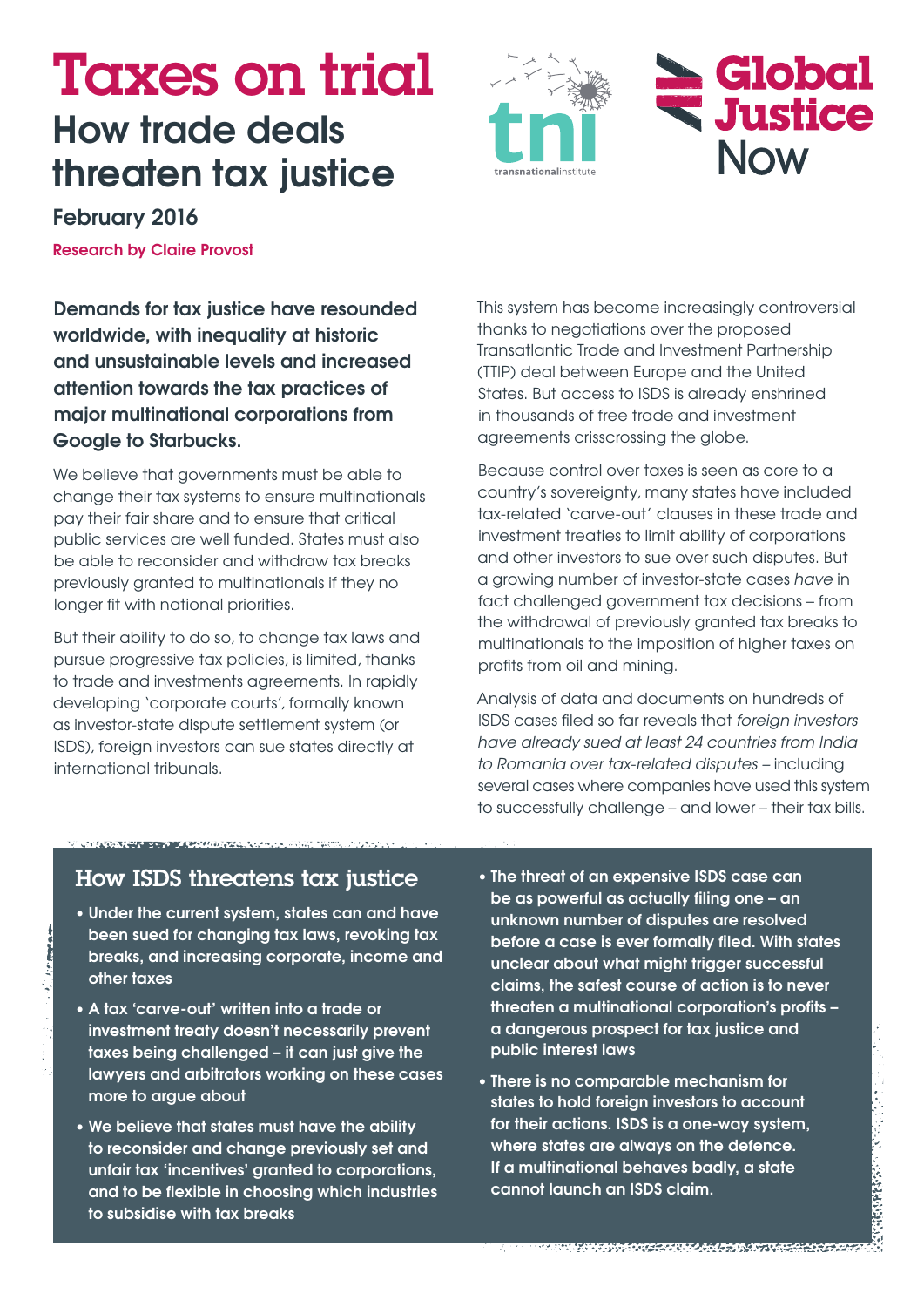# Taxes on trial in investor state disputes

**Vodafone vs India:** In 2007 Vodafone took over much of India's telecoms business when it acquired a controlling interest in a major Indian mobile phone company. It paid no capital gains tax in India on this \$11bn deal because the transaction used a number of offshore companies. After Indian tax officials insisted that Vodafone pay a multi-billion dollar bill, the company launched an ISDS claim.1 The case is ongoing.

**Perenco vs Ecuador:** In 2008, the Anglo-French oil company Perenco sued Ecuador after the country introduced new taxes on windfall profits in the oil sector.2 In 2014, an ISDS tribunal found Ecuador in breach of its investment treaty obligations, upholding some but not all of the company's claims. It has not yet ruled on damages.3 Ecuador has meanwhile filed a \$2.5bn counterclaim against Perenco, alleging that the company is responsible for "environmental catastrophe" in the Amazon. This case continues.4



*The legacy of oil exploration in the Amazon*

**Micula vs Romania:** In 2005, investors in biscuit, beer and other food and drinks factories in Romania sued the country over the early termination of tax breaks (including exemptions from customs duties and from tax on corporate profits).<sup>5</sup> Romania had ended these "incentives" earlier than it had originally planned, as the European Commission said they had to be eliminated if Romania wanted to join the EU. The case ended in 2013, with a \$250m award in favour of the investors.<sup>6</sup> In a new twist, in 2015 the European Commission said paying the ISDS award is in itself a violation of EU state aid rules.7



*Mexico's introduction of a 'soda tax' to tackle obesity drew litigation from US agribusinesses*

**US agribusiness vs Mexico:** Mexico was sued by several US agribusiness giants – including Cargill and Archer Daniels Midland – in the early 2000s after it introduced a new tax on the sales of soft drinks containing high-fructose corn syrup.<sup>8</sup> These cases have drawn condemnation from civil society, as campaigners claim Mexico is struggling with public health and obesity crises.<sup>9</sup> The ISDS tribunals ruled in favour of the investors, and Mexico was ordered to pay millions of dollars in damages. The US government also challenged Mexico directly about this tax, with a separate case filed at the World Trade Organisation.10

**Tullow Oil vs Uganda:** In 2012 the UK company Tullow Oil sued Uganda over a disputed \$400m capital gains tax bill.11 Ugandan tax authorities had demanded the sum from the company after it sold its stakes in three oil and gas blocks for \$2.9bn. Tullow said it had been granted an exemption from these taxes by a government minister. But the Ugandan courts disagreed, saying only parliament can approve such tax measures.<sup>12</sup> In 2015 Tullow withdrew its ISDS case – but only after the state lowered Tullow's tax bill to \$250m.<sup>13</sup>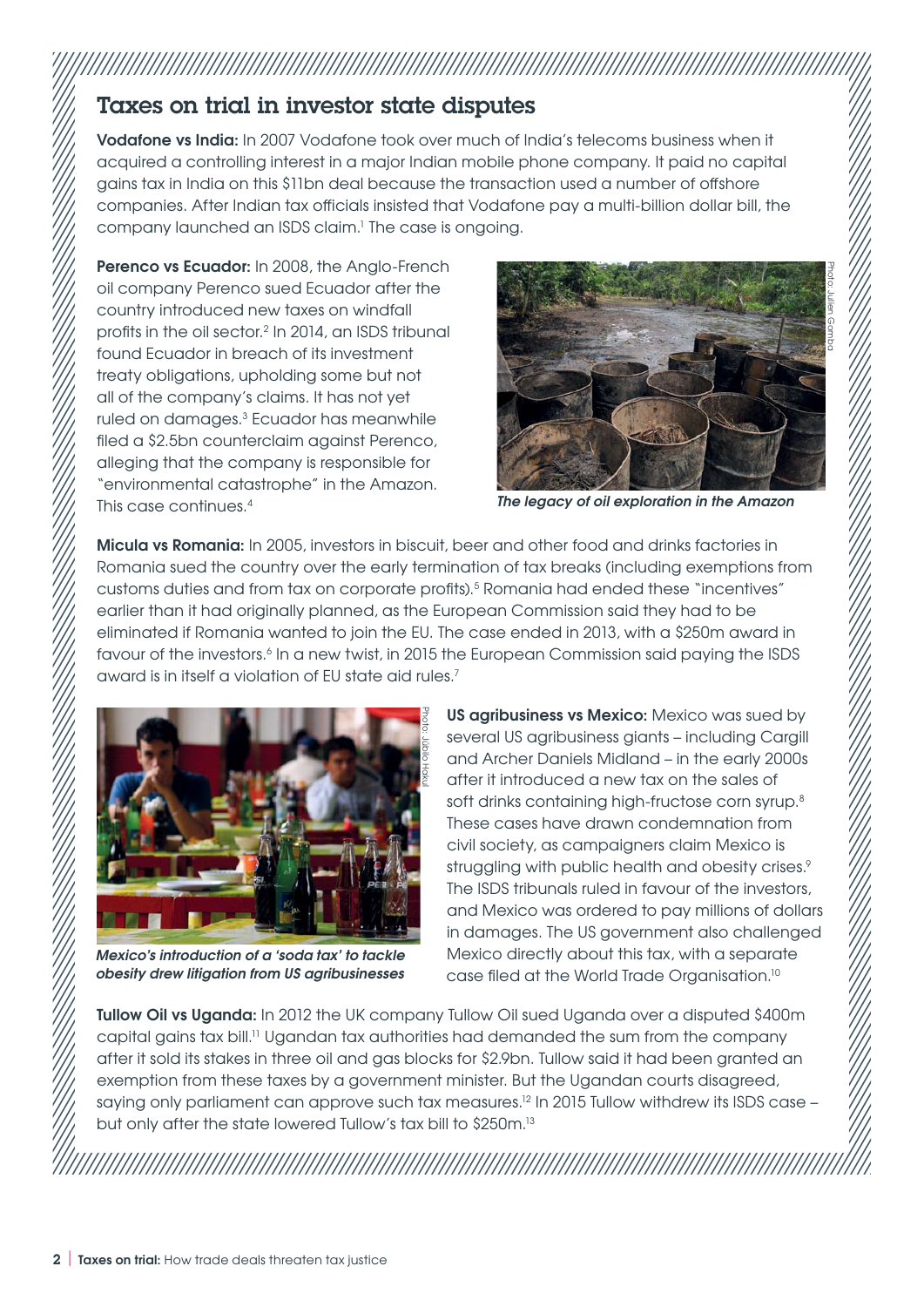#### How trade deals inhibit tax justice

Created half a century ago, the ISDS system was originally designed with simple investor-state disputes in mind. For example: a state physically seizes a company's factory, nationalises it, and the company uses ISDS to secure compensation. But over the last fifteen years multinational corporations and their teams of corporate lawyers have increasingly pushed the boundaries of this system, challenging a wide range of state actions – including environmental and health regulations.<sup>14</sup>

Countries in Africa, Asia, Europe, North America and South America have meanwhile been sued by foreign investors over tax-related disputes, with corporations challenging tax measures from value-added tax (VAT) and corporate income tax to taxes on imports and windfall profits. Canada was sued by a US logging company in a dispute over tax incentives for its operations in Ontario, for example.15 Ukraine has been sued over plans to increase royalties on gas produced in the country.16

Despite the fact that states are on trial in ISDS cases, voters, citizens and ordinary taxpayers have very little access to information about many of these suits. Most hearings are conducted behind closed doors with case documents rarely made public. Analysis of available data and case filings suggest that *at least 24 countries have already been sued by foreign investors in more than 40 separate tax-related suits*. 17 The true figures are likely to be even higher.

Inclusion on our list of tax-related cases does not necessarily imply a judgment in favour of the state's tax measures. States are not always democratic nor do they always act in the public interest. But the threat is clear: a wide range of state tax measures have been challenged by giant companies through the ISDS system. The power this grants corporations to challenge progressive tax policies should concern citizens in every country that has signed up to trade and investment treaties.

Eager to attract foreign investment, many developing countries have offered huge tax breaks to multinational companies. Governments must be able to review and reconsider their tax laws and any tax incentives they may have granted to foreign investors in the past. Tax breaks cost developing countries as much as \$138bn a year, and repealing these could release much needed funding for healthcare and other critical public services.<sup>18</sup> In Sierra Leone alone, estimates suggest the country loses as much as \$199m in potential revenue a year to tax incentives – more than three times its annual health budget.<sup>19</sup>

But even the *prospect* of an ISDS case can be a powerful deterrent for states considering actions against multinationals. These cases can drag on for years, and are extremely expensive.20 Even if a state successfully defends itself, it often ends up facing million dollar legal bills regardless.<sup>21</sup> The only safe course of action is to never challenge multinational corporations – a dangerous prospect for the public interest that could thwart necessary, progressive action for tax justice.

Countries that have signed trade and investment treaties "must be very careful in designing and applying tax policies," warned a 2006 report published by the Inter-American Development Bank. It said states should sign up to these treaties but that they "must realise the importance of this issue and the economic hardship that could result from material arbitration rulings against them, where there is finding [sic] that an unfair and inequitable tax treatment...amounts to an indirect expropriation."22

"States face real difficulties in determining, in advance, whether they will be the subject of a successful investment claim in relation to their taxation policies, owing to the uncertain state of the law," said Matthew Davie, an arbitration lawyer in New Zealand, in a 2015 article in the Journal of International Dispute Settlement. "Compounding matters further, a series of investment tribunal awards have called into question the effectiveness of taxation carve-out clauses in barring taxation-based investment claims."23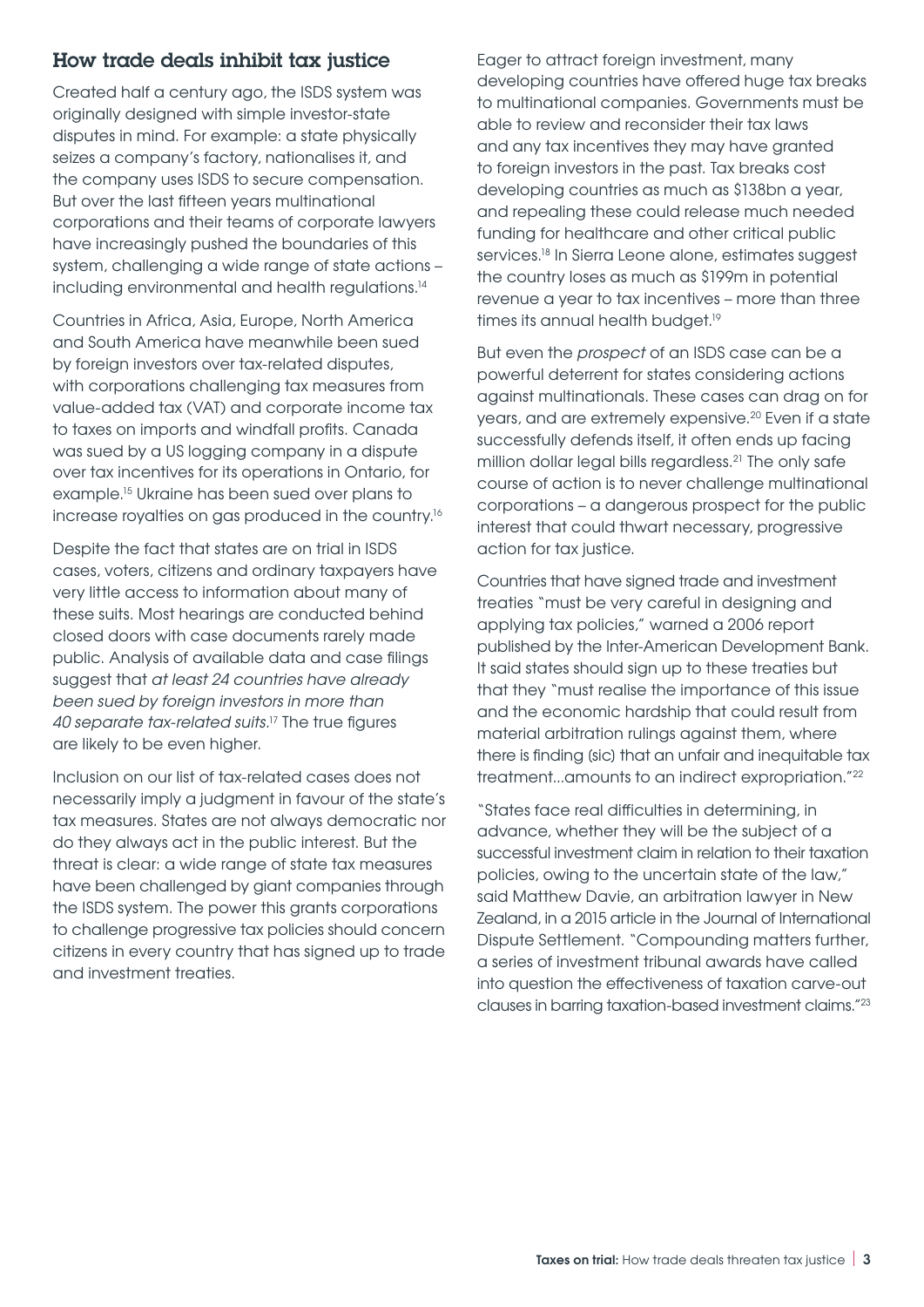

## Vodafone vs India

**Vodafone is now one of the largest mobile network operators in India, with more than 180 million customers – almost three times the total population of the UK.24**

**The British telecommunications giant – one of the largest in the world – entered India in 2007 through a complex transaction resulting in its indirect purchase of a controlling interest in the Indian phone company Hutchinson Essar Ltd.**

**Through its Dutch subsidiary, Vodafone acquired a company registered in the Cayman Islands (a renowned tax haven) which in turn held an indirect interest in Hutchinson Essar Ltd through multiple layers of companies including those registered in Mauritius (another well-known tax haven).25**

**Because this transaction involved the purchase of assets in India, albeit indirectly, Indian tax officials said Vodafone should have to pay capital gains tax in India. Vodafone disagreed, arguing that the deal happened overseas, outside of India's jurisdiction.**

**The ability of governments to tax the indirect sale of assets in their countries has become an increasingly hot topic as corporate structures** 

**have become more complex and multinationals' strategies to minimise their tax bills, including the use of offshore transactions, have become more aggressive.26**

**After the Indian government amended its tax code in 2012 to explicitly require that capital gains taxes be paid on the indirect sales of assets in India, with retrospective effect, it served Vodafone with a multi-billion dollar bill.27**

**Vodafone responded with an ISDS claim, arguing that the state had breached its obligations under a bilateral investment treaty signed between India and the Netherlands in 1995.28**

**Years after the case began, the Indian government is reportedly looking to settle the dispute.29 But it is also trying to limit its vulnerability to other cases like this in future.**

**In December 2015 the text for India's new "model" bilateral investment treaty – to be used in negotiations as the basis for any future trade treaties and free trade agreements – was approved, including in it explicit language excluding tax disputes from its scope. It also includes a new clause requiring investors to exhaust local remedies and file claims in local courts before heading to ISDS tribunals.30**

<u>inhaocografhafa aga ann ar tual</u>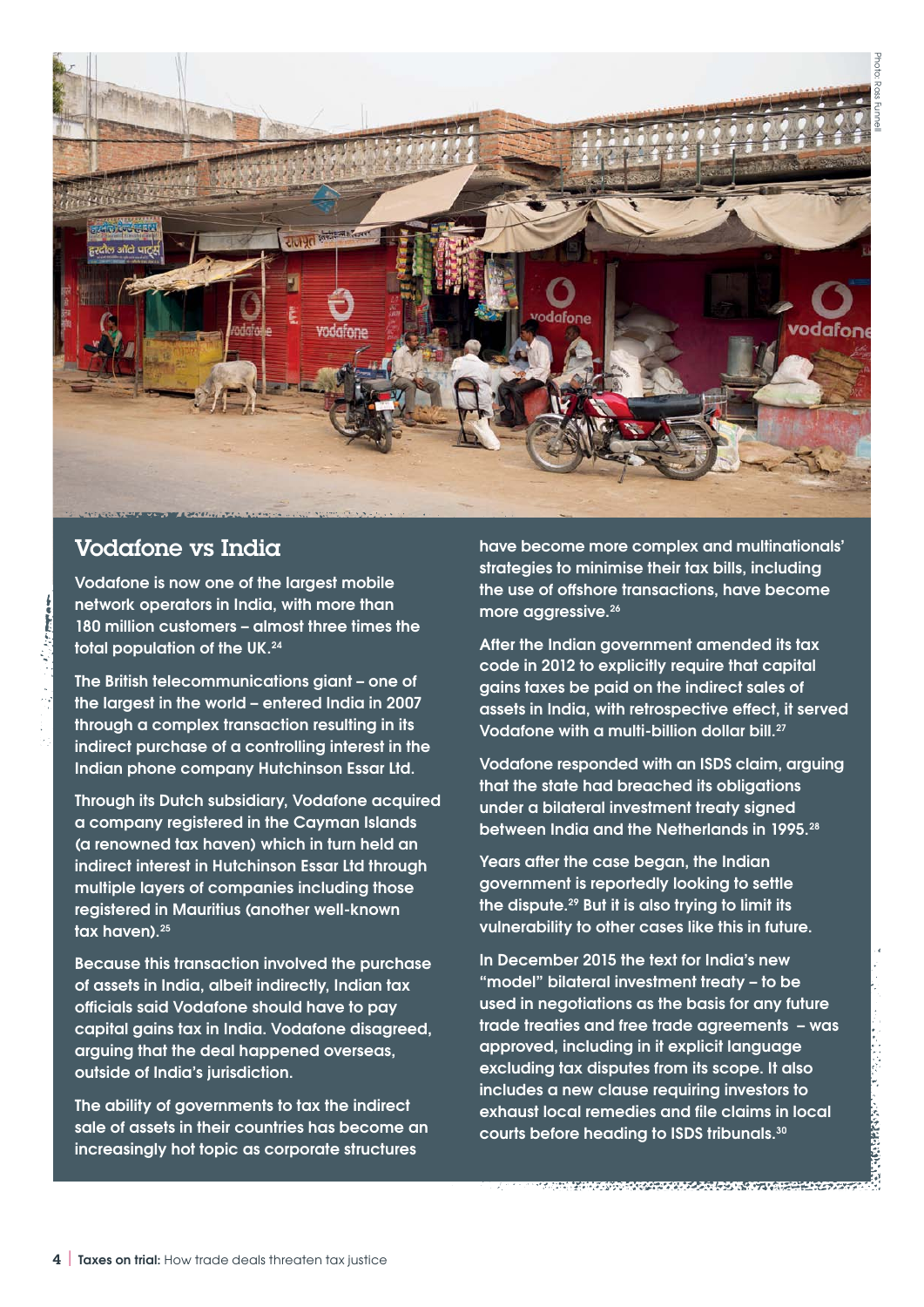#### Carve-outs haven't stopped the cases

Most ISDS claims so far have been filed against developing countries. But richer states are increasingly being sued too. Last year, Michiganbased company JM Longyear filed a \$12m claim against Canada over a dispute about tax breaks for its logging operations in the country. In September the case ended in an undisclosed settlement.<sup>31</sup> Spain has been sued in more than 20 separate cases over a series of policy changes affecting the renewable energy sector, including a tax on power generators' revenues and a reduction in subsidies for these energy producers.<sup>32</sup>

Globally, multinational oil, gas and mining companies are among the biggest users of the ISDS system.33 Ecuador has been sued multiple times by energy companies over the introduction of new taxes on sales and profits of oil and the withdrawal of VAT tax breaks for foreign oil companies.34 In an ongoing case, the energy giant ExxonMobil is demanding that Russia reimburse it for \$500m in taxes it paid on a high-profile oil and gas project in the Pacific Ocean near Russia's Sakhalin Island, just north of Japan.<sup>35</sup>

In response to growing public concern in Europe about the proposed TTIP deal, proponents of the ISDS system have suggested some reforms. Specific text can be written into treaties like this to protect issues like the environment or services like the National Health Service in the UK.

But these so-called 'carve-outs' are not new, nor do they offer states much protection. Many of the trade and investment treaties already signed include taxation carve-out clauses to limit the ability of investors to file tax-related ISDS cases. The Energy Charter Treaty, for example, is one large and powerful multilateral treaty that has a tax carve-out.36 The Comprehensive Economic and Trade Agreement (CETA), a controversial new deal negotiated but not yet ratified by the EU and Canada, also has one.

Though some of these carve-out clauses are stronger and clearer than others, they have not prevented lawyers from filing tax-related ISDS cases, and they have not prevented arbitrators from agreeing to consider them. The language in these treaties is often convoluted and sometimes contradictory, with exceptions within exceptions – giving lawyers a lot to argue about but making it difficult for policymakers to know what actions could risk a treaty claim.

International law journals are filled with legal debates about when the taxation of foreign investors can count as expropriation or "unfair treatment" under the international ISDS regime. *"In an investment dispute, the very legitimacy of the tax is put into question,"* is how William Park, a Boston university law professor and veteran arbitrator, put it in a 2009 essay.37 "In times past, investors' primary risk was of open, violent dispossession of their assets. In the modern world, indirect expropriation through regulatory overreach is often the greater threat," suggested Matthew Davie, the arbitration lawyer in New Zealand, in a paper published last year that predicted that the number of tax-related ISDS cases will only rise in future.38

"States often want to take the view that tax carve-out clauses protect them whenever a dispute arises in the context of tax. A number of arbitral awards show that is not the case," concluded Timothy Lyons QC, a barrister and arbitrator with 39 Essex Chambers in London, in a July 2015 article published in the Global Arbitration Review. "A tax carve-out clause...may prevent an arbitral tribunal from being turned into a domestic tax appeal tribunal. It will be unlikely to prevent a tribunal from ensuring that investors are protected."39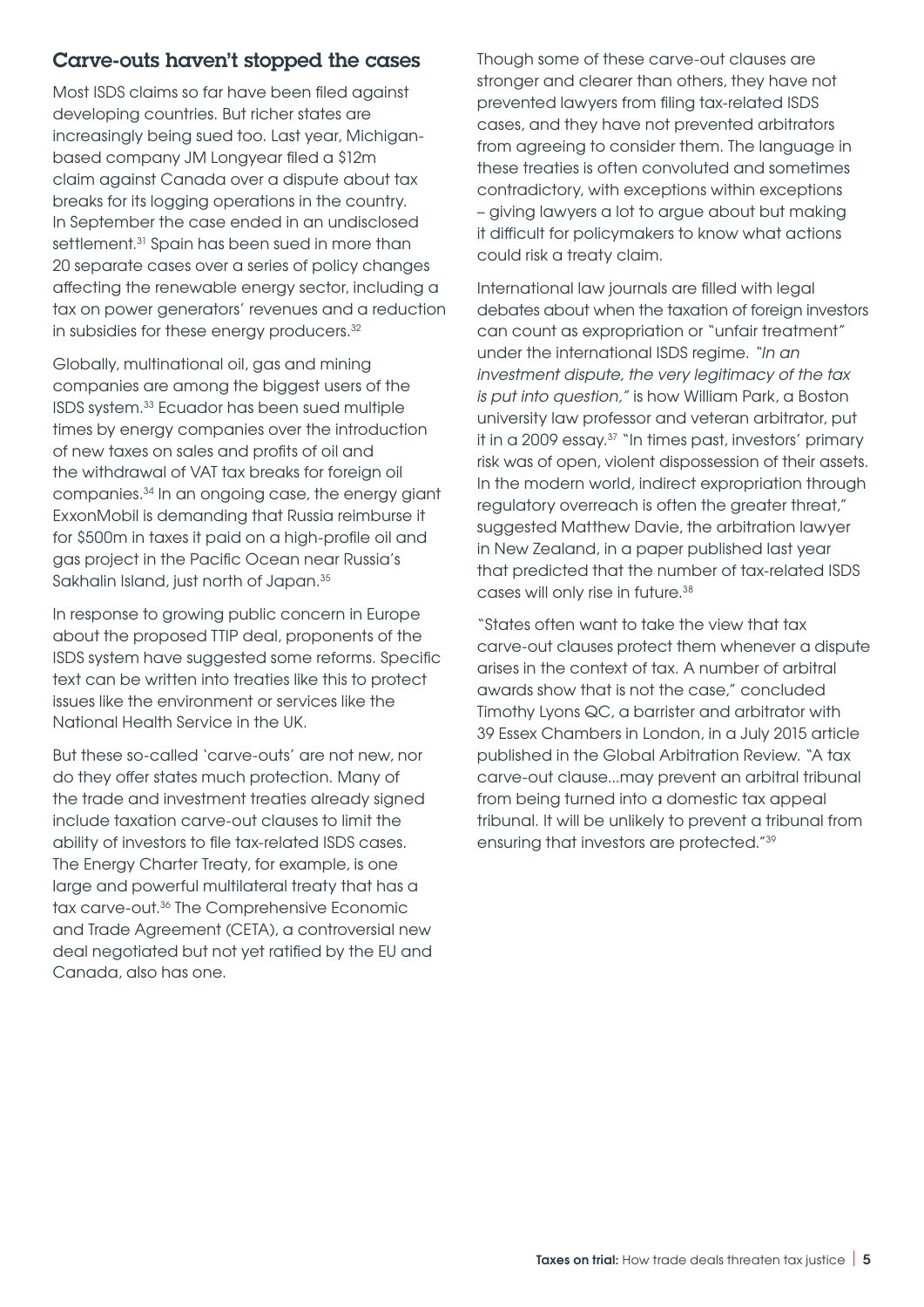## ISDS and tax havens

**In addition to structuring their investments to minimise their tax bills – including through the use of tax havens – multinational companies and their teams of corporate lawyers are increasingly also looking at where to strategically place subsidiaries in order to take advantage of trade and investment treaties that give them access to ISDS.**

**"Investors can structure investments in such a way as to attract optimal treaty protection – for example, by incorporating an intermediary investment vehicle in a state with a [bilateral investment treaty] in force with the host state," is how the law firm Freshfields Bruckhaus Deringer put it in a briefing on these agreements. "Once a dispute arises investors can use [investment treaties] as leverage in negotiations with the host state."40**

**Investors that set up 'mailbox companies' in the Netherlands to benefit from its favourable tax regime, for example, can also access the vast web of Dutch investment treaties signed with more than 80 other countries.41 Research published last year revealed how more than 10% of all known investment treaty claims have made use of Dutch agreements – with 75% of these cases "brought on by mailbox companies with no real economic substance in the Netherlands."42**

**At least 20 of the UK's bilateral investment agreements, signed with countries from Belize to Turkmenistan, were expressly extended "by diplomatic notes" to cover investors from Jersey and Guernsey and the Isle of Man, giving companies registered in these tax haven crown dependencies access to ISDS through Britain's treaties. Several of the UK's treaties have also been extended to cover investors from Hong Kong, the Cayman Islands, or the Turks and Caicos.43**

**In one ongoing case, the Canadian mining company Gabriel Resources is using its subsidiary in the tax haven of Jersey to claim protection under a treaty signed between the UK and Romania.44 The company is suing Romania for halting the controversial Rosia Montana gold mine in Transylvania that has been the subject of mass opposition from local communities fearful of its environmental impact.45**

**Many ISDS cases also involve investments made in developing countries through tax havens. A case brought by the UK company Rurelec against Bolivia, for example, which ended in a multi-million dollar award against the country, centered on investments made by Rurelec in the Bolivian energy sector via intermediaries registered in the British Virgin Islands.46**



*May 2013: IF campaigners outside the Treasury warn the Chancellor that UK tax havens' destructive impact on poor countries is the 'elephant in the room' ahead of the G7 summit meeting*

Photo: Andy Hall / Oxfam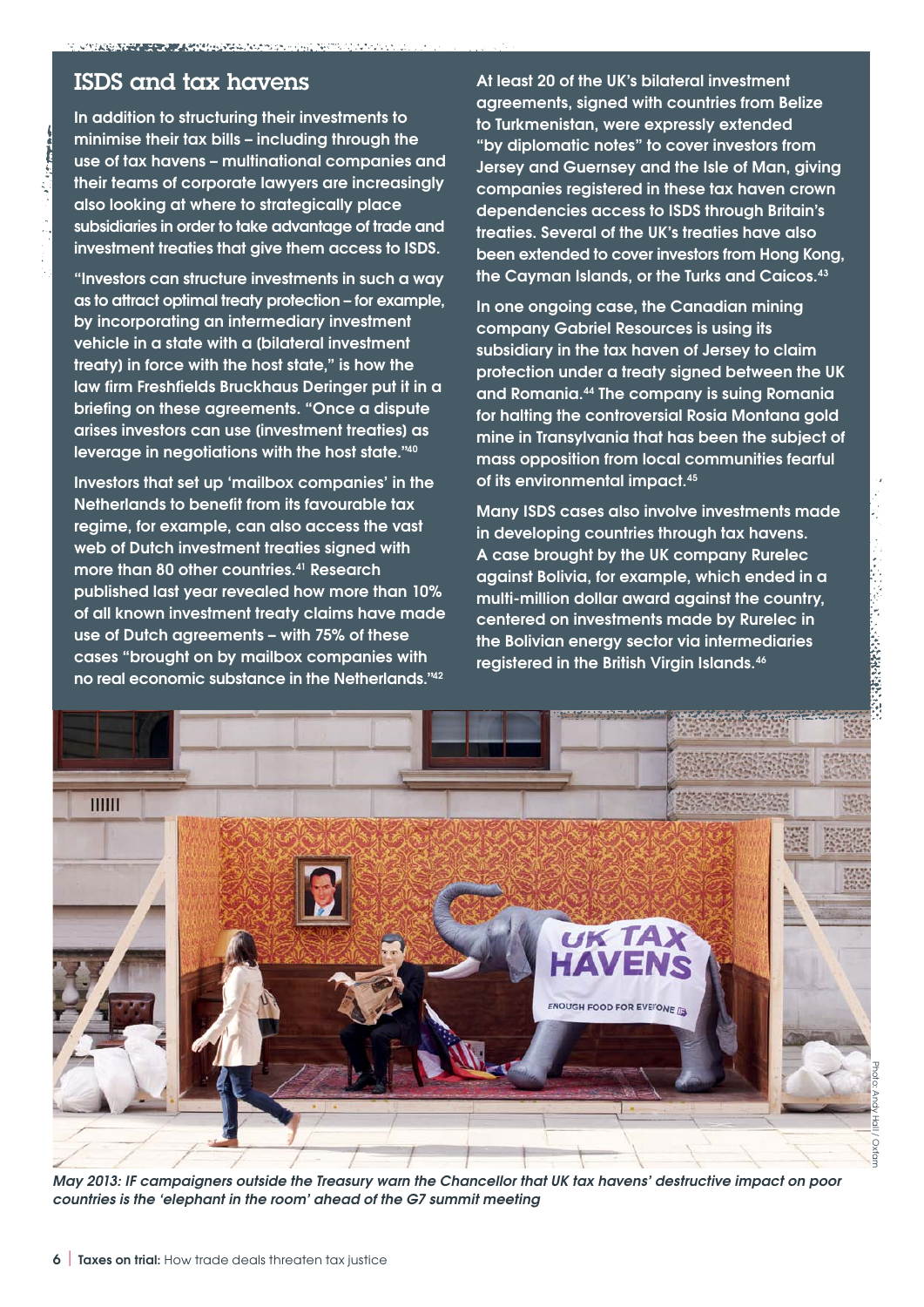

*February 2015: Protesters say 'no' to TTIP outside the European Parliament in Brussels*

#### The threat of TTIP

If passed, TTIP along with the proposed Trans-Pacific Partnership (TPP) deal between the US and countries in the Asia-Pacific region, would dramatically expand the global reach of the ISDS system to cover record levels of global foreign direct investment.<sup>47</sup>

In response to public outcry – and opposition from some EU member states including Germany – the European Commission has unveiled proposals to reform the ISDS system and replace it with an international Investment Court System. But this actually risks further cementing the system, by making it seem more 'legitimate', rather than removing the special facility through which multinationals can challenge laws, regulations, and other state actions taken in the public interest.<sup>48</sup>

And like other treaties that give multinationals access to this system, TTIP says little about investors' responsibilities. There is no comparable system of international justice for states to hold multinational corporations to account for their actions, and while expanding corporate power with sweeping rights and protections, investors' obligations are rarely if ever enshrined in these treaties.

If a state has a dispute with a corporation over its tax bill, it can't launch an ISDS case – this is a one-way system, accessible only to foreign investors (domestic companies can't use it either). And of course if a state takes action against a multinational over a tax dispute, it could soon find itself in the dock facing an expensive ISDS claim.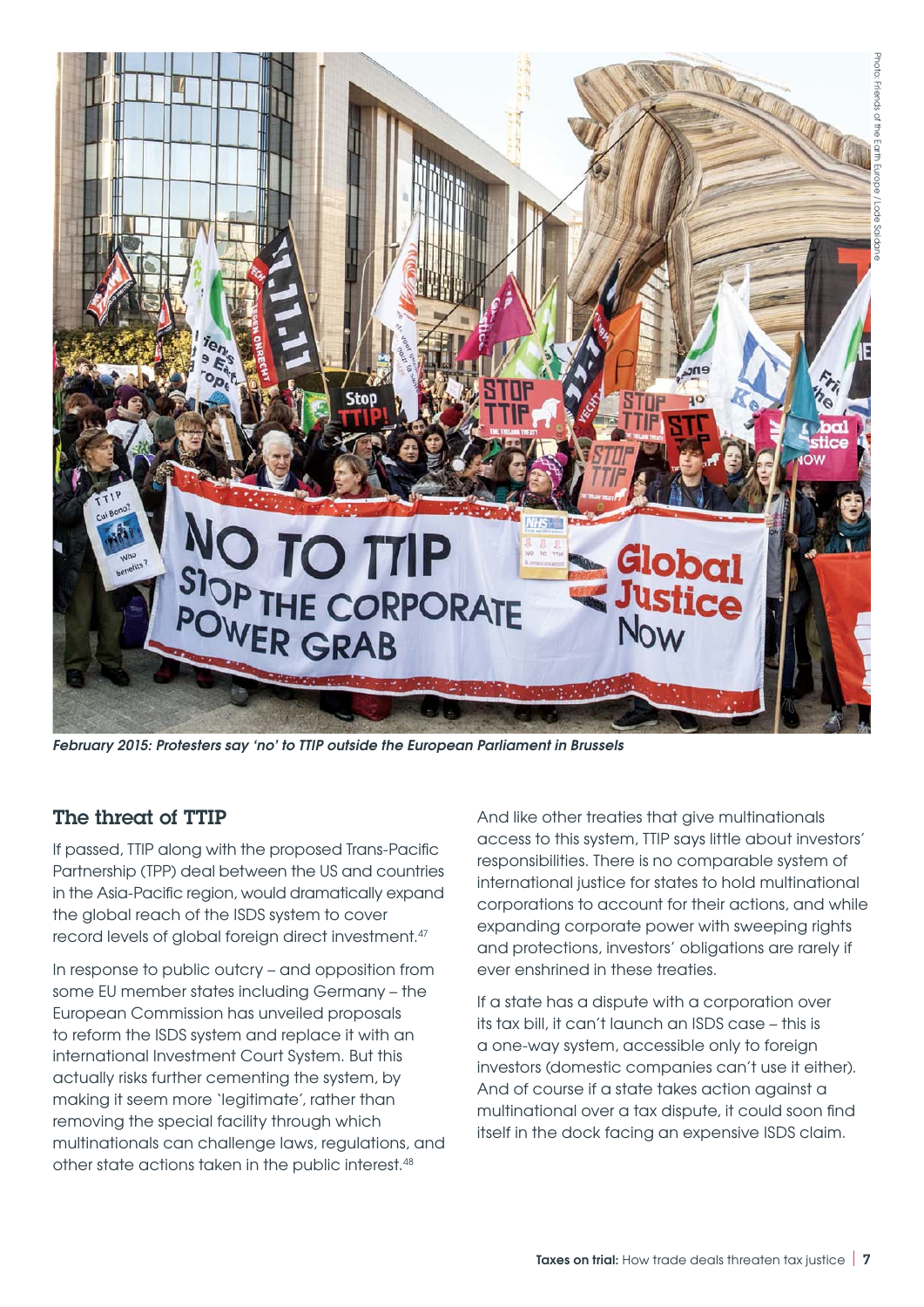# ANNEX: List of ISDS tax-related cases\*

Note: Inclusion on this list does not imply a judgement in favour of the state's tax measures. This list is unlikely to be comprehensive given the lack of disclosure of detail on many ISDS claims. It illustrates the breadth of tax-related disputes that have already featured in ISDS cases.

| <b>No</b>      | Case                                                | Year<br>began | <b>Summary</b>                                                                                                                                                                                              |
|----------------|-----------------------------------------------------|---------------|-------------------------------------------------------------------------------------------------------------------------------------------------------------------------------------------------------------|
| $\mathbb{I}$   | Exxon Mobil<br>vs Russia                            | 2015          | The multinational seeks reimbursement of \$500m in taxes it paid related to<br>its Sakhalin-1 oil and gas project                                                                                           |
| $\overline{2}$ | Hanocal<br>vs Korea                                 | 2015          | Former majority shareholder in Hyundai Oilbank, an oil refinery in the city<br>of Seosan, sues over taxes levied on the 2010 sale of its controlling stake<br>in the project                                |
| 3              | Poltava Gas<br>vs Ukraine                           | 2015          | Investors sue over state measures including legislation adopted in July 2014<br>that temporarily raised royalties on gas production                                                                         |
| 4              | Total vs<br>Uganda                                  | 2015          | French oil company sues via its Dutch subsidiary over a tax dispute related<br>to its sale of oil and gas blocks in the Lake Albert Rift basin                                                              |
| 5              | Longyear<br>vs Canada                               | 2014          | US investors sue over a dispute with the Ontario government about tax<br>incentives for their logging operations                                                                                            |
| 6              | Vodafone<br>vs India                                | 2014          | British telecoms giant sues, via its Dutch subsidiary, over a multi-billion dollar<br>retrospective capital gains tax bill related to its acquisition of an Indian<br>mobile phone business                 |
| 7              | <b>Gunes Tekstil</b><br>vs Uzbekistan               | 2013          | Investors sue over alleged seizure of their shopping centres by Uzbek<br>authorities investigating customs, import and taxation offences. (Investors'<br>claims include allegations of human rights abuses) |
| 8              | <b>Federal Elektrik</b><br>Yatirim vs<br>Uzbekistan | 2013          | Energy investors sue over alleged wrongful prosecution, denial of justice and<br>expropriation by government authorities investigating tax evasion offences                                                 |
| 9              | <b>Tullow Oil</b><br>vs Uganda                      | 2013          | UK oil giant Tullow Oil sues Uganda in a dispute over a \$400m capital gains<br>tax bill                                                                                                                    |
| 10             | Heritage Oil<br>vs Uganda                           | 2012          | Canadian oil company sues over capital gains tax dispute with Uganda                                                                                                                                        |
| 11             | Bogdanov<br>vs Moldova                              | 2012          | Investors in a paint-manufacturing company sue over tax and environmental<br>policy changes, which they say negatively impact their business                                                                |
| 12             | Lao Holdngs<br>vs Laos                              | 2012          | Casino and hotel investors' claims target a range of state actions including<br>an 80% tax on casino revenues.                                                                                              |
| 13             | LSF-KEB<br>vs Korea                                 | 2012          | Investors challenge state actions including imposition of allegedly arbitrary<br>capital gains taxes on the sale of the claimants' stake in Korea Exchange Bank                                             |
| 14             | Orascom<br>vs Algeria                               | 2012          | Investors accuse government of interference and harassment including tax<br>reassessments                                                                                                                   |
| 15             | <b>Bidzina</b><br>Ivanishvili<br>vs Georgia         | 2012          | Billionaire and politician Bidzina Ivanishvili, who is a French citizen, says new<br>tax laws were specifically designed to target his investments in commercial<br>banks, resulting in significant losses  |
| 16             | Ryan & others<br>vs Poland                          | 2011          | Investors claims that Poland had acted with bias in improperly levying taxes<br>and sanctions on their company, leading to its bankruptcy                                                                   |
| 17             | Bozbey vs<br>Turkmenistan                           | 2010          | Investor's claim includes challenge to the imposition of taxes and fines<br>by Turkmenistan tax authorities, despite allegedly receiving a 21-year tax<br>exemption under a special presidential decree     |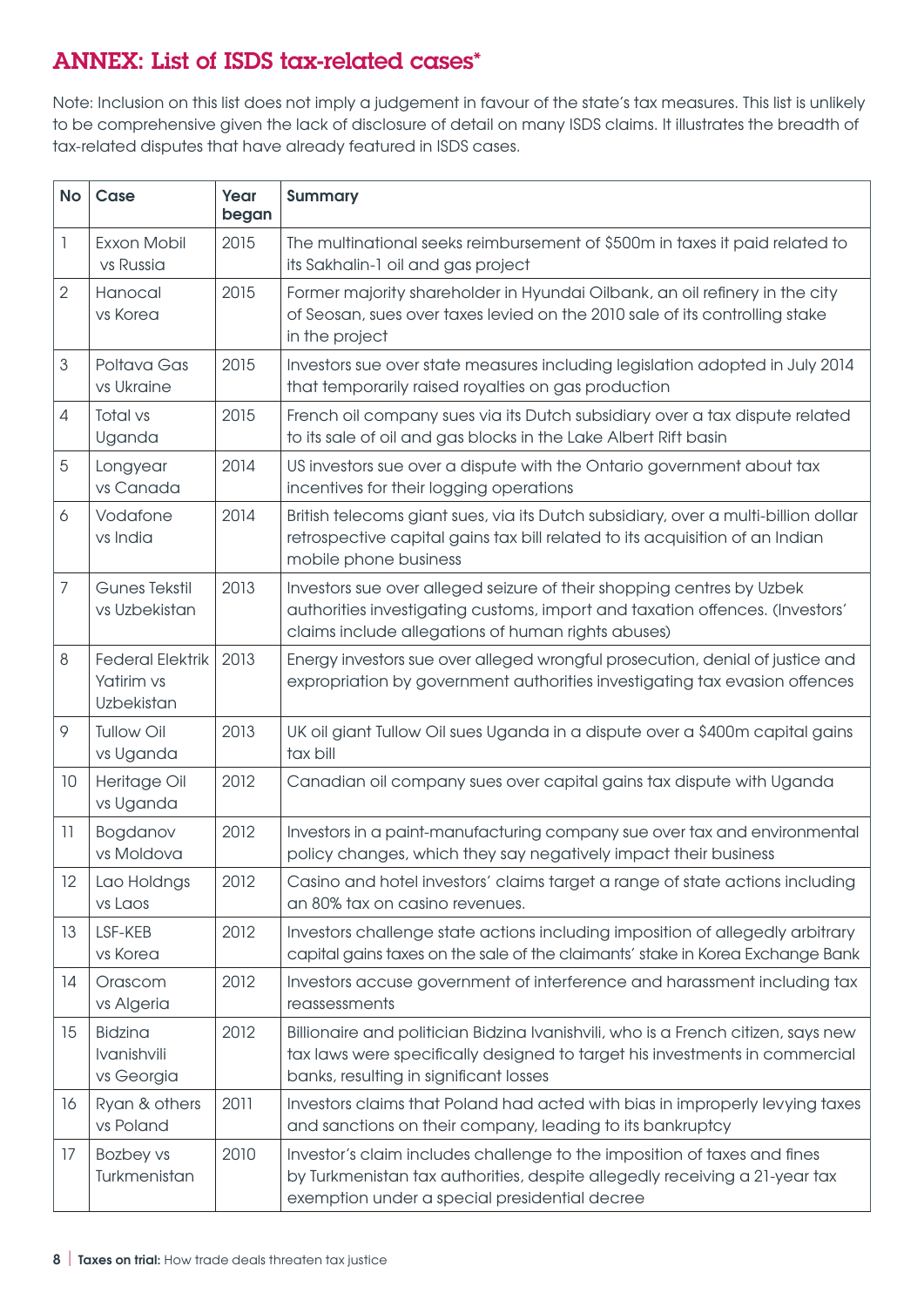| 18 | Maersk<br>vs Algeria                         | 2009 | Danish multinational challenges government's imposition of a tax on windfall<br>profits, allegedly contravening the terms of a oil production sharing contract                                                                    |
|----|----------------------------------------------|------|-----------------------------------------------------------------------------------------------------------------------------------------------------------------------------------------------------------------------------------|
| 19 | MTN vs Yemen                                 | 2009 | Mobile phone giant's claims include complaint over Yemen's alleged<br>refusal to grant it exemptions on profits' tax and customs duties on<br>machinery and equipment transported into the country                                |
| 20 | Bogdanov<br>vs Moldova                       | 2009 | Claimants challenge actions of Moldova's customs department, including<br>disputed customs fees related to activity in a "free economic zone"                                                                                     |
| 21 | Perenco<br>vs Ecuador                        | 2008 | Oil company sues after the state introduced a new tax on windfall oil profits                                                                                                                                                     |
| 22 | Burlington<br><b>Resources</b><br>vs Ecuador | 2008 | Energy company sues over new taxes on oil revenues, and other state actions                                                                                                                                                       |
| 23 | Paushok<br>vs Mongolia                       | 2007 | Investors challenge new laws including the introduction of a tax on windfall<br>profits from the sale of gold                                                                                                                     |
| 24 | Mobil vs<br>Venezuela                        | 2007 | Investor's claim includes allegation that Venezuela damaged its investments<br>by increasing royalty rates and taxes on income from oil projects                                                                                  |
| 25 | Tza Yap Shum<br>vs Peru                      | 2007 | Shareholders in a Peruvian company engaged in the purchase and export<br>of fish flour to Asian markets sue over the seizure of the company's bank<br>account due to tax debt and other alleged actions by Peru's tax authorities |
| 26 | ConocoPhillips<br>vs Venezuela               | 2007 | Investors challenge state measures including increased royalties and<br>income taxes on oil projects                                                                                                                              |
| 27 | Oostergetel<br>vs Slovakia                   | 2006 | Investors say the government had previously taken a relaxed approach to<br>the their tax arrears, before changing position and taking actions that led<br>their bankruptcy proceedings                                            |
| 28 | Spyridon<br>vs Romania                       | 2006 | Investors cite tax liabilities and penalties allegedly imposed on their frozen-<br>food warehousing company, among other state actions triggering their claim                                                                     |
| 29 | <b>Nations Energy</b><br>vs Panama           | 2006 | Investors claims centre around a dispute with the government over the<br>transfer of fiscal tax credits to third parties                                                                                                          |
| 30 | Quiborax<br>vs Bolivia                       | 2006 | Investors say Bolivia expropriated their property after it rescinded their<br>mining concession citing the company's lack of cooperation with customs<br>officials and alleged tax evasion                                        |
| 31 | Micula vs<br>Romania                         | 2005 | Investors challenge early termination of Romanian tax incentives, including<br>exemptions from customs duties and payment of corporate profit tax                                                                                 |
| 32 | Cargill<br>vs Mexico                         | 2005 | US grain giant sues over Mexico's 2002 adoption of a new tax on beverages<br>containing high fructose corn syrup                                                                                                                  |
| 33 | ADM vs<br>Mexico                             | 2004 | Agribusiness giant sues over Mexico's 2002 adoption of a new tax on<br>beverages containing high fructose corn syrup                                                                                                              |
| 34 | <b>Corn Products</b><br>vs Mexico            | 2004 | Like Cargill and ADM, company sues over Mexico's 2002 adoption of a new<br>tax on beverages containing high fructose corn syrup                                                                                                   |
| 35 | EnCana<br>vs Ecuador                         | 2003 | Canadian company sues over Ecuador's decision not to refund VAT for<br>purchases made by foreign oil companies                                                                                                                    |
| 36 | Duke Energy<br>vs Peru                       | 2003 | Energy company claims Peru breached prior agreements when the<br>country's tax authority changed how it interpreted a law regarding<br>companies' restructuring                                                                   |
| 37 | Occidental<br>vs Ecuador                     | 2002 | Oil giant claims decision by Ecuadorian tax authority not to refund VAT<br>paid, and its demand that the company repay already reimbursed taxes, is<br>in violation of bilateral treaty with the US                               |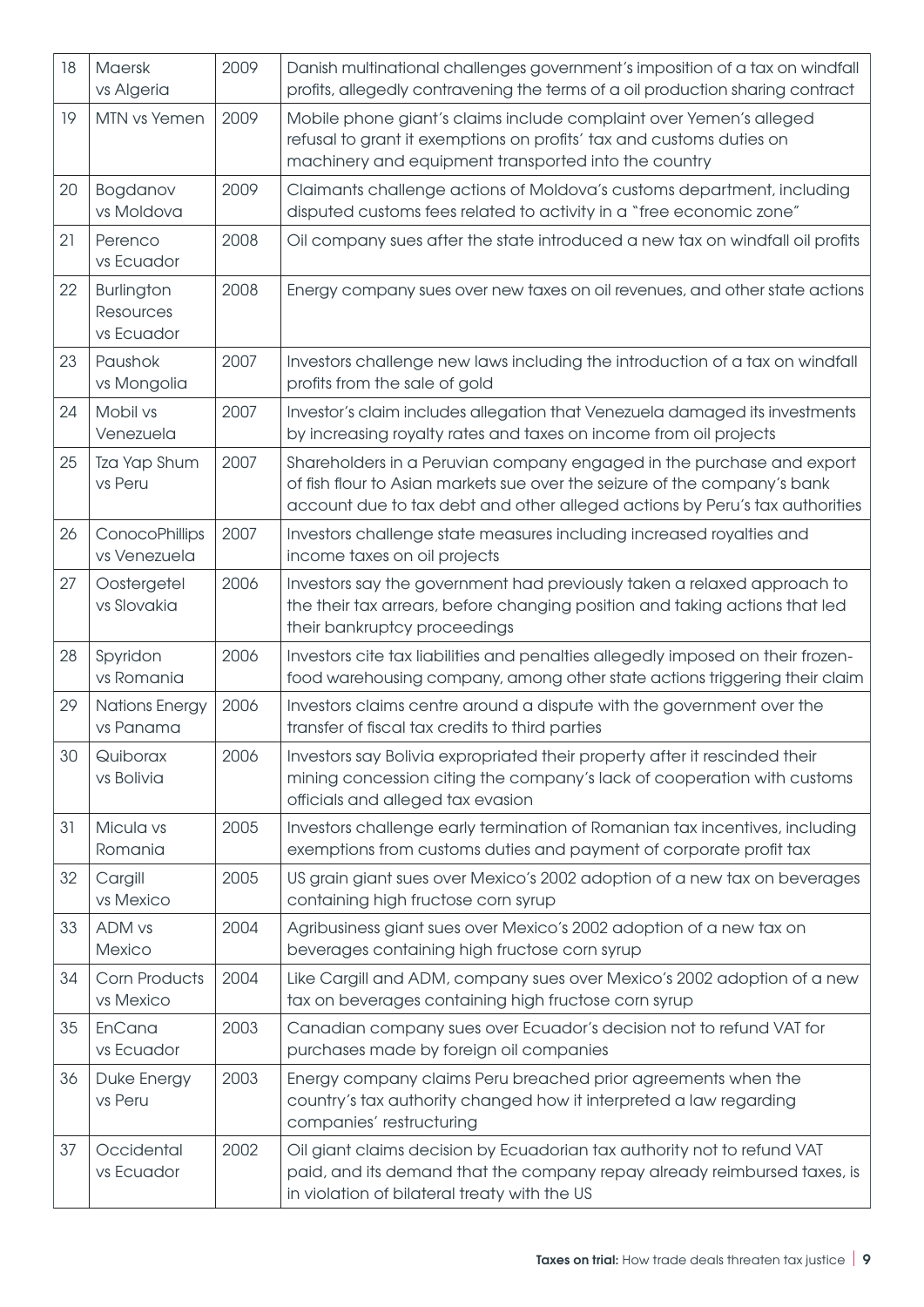| 38 | <b>Tokios Tokeles</b><br>vs Ukraine | 2002 | Among their claims, the investors' alleged that Ukrainian authorities<br>"conducted numerous and invasive investigations under the guise of<br>enforcing national tax laws"                                      |
|----|-------------------------------------|------|------------------------------------------------------------------------------------------------------------------------------------------------------------------------------------------------------------------|
| 39 | Enron vs<br>Argentina               | 2001 | Investors challenge tax assessments allegedly imposed by Argentinean<br>provinces related to a gas transportation business, as well as alleged<br>refusals by the government to let the company increase tariffs |
| 40 | Feldman<br>vs Mexico                | 1999 | Investors sue under NAFTA over Mexico's application of tax laws to the<br>export of tobacco products                                                                                                             |
| 41 | Link-Trading<br>vs Moldova          | 1999 | Investors sue after the Moldovan government revised duty exemptions<br>connected to a Free Economic Zone.                                                                                                        |
| 42 | Goetz<br>vs Burundi                 | 1995 | Precious metal investors sue after the government allegedly withdraws<br>incentives including tax and customs exemptions                                                                                         |

\* Cases included in this table are all those identified in which the claimant's case included a tax-related claim. In some cases, tax-related issues are only part of the dispute.

The data in this table comes from information on cases filed at the World Bank's International Centre for the Settlement of Investment Disputes (ICSID), www.icsid.worldbank.org, from UNCTAD's investor-state database, http://investmentpolicyhub.unctad.org/ISDS, and from news reports and case-specific information including press releases on government, company, and law firm websites.

This table is unlikely to be comprehensive as the amount of information published on ISDS cases varies greatly and the details of investors' claims are not always disclosed.

This table does not include the more than 20 separate cases filed against Spain by investors in the renewable energy sector, over changes to government policy including new taxes on power generators' revenues and a reduction in subsidies for renewable energy producers.

It also does not include the ISDS cases collectively known as the "Yukos dispute," which also involved tax-related allegations.

Inclusion of a case on this list does not entail support for the state's tax or other related actions.

## References

- **1** Vodafone vs India (2014), UNCTAD Investment Policy Hub, Investment Dispute Settlement database, http://investmentpolicyhub.unctad.org/ISDS/Details/581
- **2** Perenco vs Ecuador (2008), UNCTAD Investment Policy Hub, Investment Dispute Settlement database, http://investmentpolicyhub.unctad.org/ISDS/Details/317
- **3** "Decision on Remaining Issues of Jurisdiction and Liability," Perenco vs Ecuador, 12 September 2014, http://www.italaw.com/sites/default/files/casedocuments/italaw4003.pdf
- **4** "ICSID tribunal renders interim decision on Ecuador's environmental counterclaim in long-running dispute," Investment Treaty News, 26 November 2015, [https://www.iisd.org/itn/2015/11/26/icsid- tribunal](https://www.iisd.org/itn/2015/11/26/icsid- tribunal-
renders-interim-decision-on-ecuadors-environmental-counterclaim-in-long-running-dispute-perenco-ecuador-
limited-v-republic-of-ecuador-icsid-case-no-arb-08-6/
)[renders-interim-decision-on-ecuadors-environmental](https://www.iisd.org/itn/2015/11/26/icsid- tribunal-
renders-interim-decision-on-ecuadors-environmental-counterclaim-in-long-running-dispute-perenco-ecuador-
limited-v-republic-of-ecuador-icsid-case-no-arb-08-6/
)[counterclaim-in-long-running-dispute-perenco-ecuador](https://www.iisd.org/itn/2015/11/26/icsid- tribunal-
renders-interim-decision-on-ecuadors-environmental-counterclaim-in-long-running-dispute-perenco-ecuador-
limited-v-republic-of-ecuador-icsid-case-no-arb-08-6/
)[limited-v-republic-of-ecuador-icsid-case-no-arb-08-6/](https://www.iisd.org/itn/2015/11/26/icsid- tribunal-
renders-interim-decision-on-ecuadors-environmental-counterclaim-in-long-running-dispute-perenco-ecuador-
limited-v-republic-of-ecuador-icsid-case-no-arb-08-6/
)
- **5** Micula vs Romania (2005), UNCTAD Investment Policy Hub, Investment Dispute Settlement database, http://investmentpolicyhub.unctad.org/ISDS/Details/180
- **6** "Awards and Decisions," Investment Treaty News, 14 May 2014 [https://www.iisd.org/itn/2014/05/14/awards](https://www.iisd.org/itn/2014/05/14/awards-and-decisions-15/)[and-decisions-15/](https://www.iisd.org/itn/2014/05/14/awards-and-decisions-15/)
- **7** "The European Commission prohibits Romania from compliance with an ICSID Award: implications for the enforcement of intra-EU investment treaty awards?" Herbert Smith Freehills Public International Law Notes, 16 April 2015, [http://hsfnotes.com/publicinternationallaw/](http://hsfnotes.com/publicinternationallaw/
2015/04/16/ the-european-commission-prohibits-romania-
from-compliance-with-an-icsid-award-implications-for-
the-enforcement-of-intra-eu-investment-treaty-awards/
) [2015/04/16/ the-european-commission-prohibits-romania](http://hsfnotes.com/publicinternationallaw/
2015/04/16/ the-european-commission-prohibits-romania-
from-compliance-with-an-icsid-award-implications-for-
the-enforcement-of-intra-eu-investment-treaty-awards/
)[from-compliance-with-an-icsid-award-implications-for](http://hsfnotes.com/publicinternationallaw/
2015/04/16/ the-european-commission-prohibits-romania-
from-compliance-with-an-icsid-award-implications-for-
the-enforcement-of-intra-eu-investment-treaty-awards/
)[the-enforcement-of-intra-eu-investment-treaty-awards/](http://hsfnotes.com/publicinternationallaw/
2015/04/16/ the-european-commission-prohibits-romania-
from-compliance-with-an-icsid-award-implications-for-
the-enforcement-of-intra-eu-investment-treaty-awards/
)
- **8** Cargill vs Mexico (2005), UNCTAD Investment Policy Hub, Investment Dispute Settlement database, http://investmentpolicyhub.unctad.org/ISDS/Details/204, and Archer Daniels Midland vs Mexico (2004), [http://investmentpolicyhub.unctad.org/ISDS/](http://investmentpolicyhub.unctad.org/ISDS/Details/167, and Corn Products vs Mexico (2004), 
http://investmentpolicyhub.unctad.org/ISDS/Details/166
) [Details/167, and Corn Products vs Mexico \(2004\),](http://investmentpolicyhub.unctad.org/ISDS/Details/167, and Corn Products vs Mexico (2004), 
http://investmentpolicyhub.unctad.org/ISDS/Details/166
)  [http://investmentpolicyhub.unctad.org/ISDS/Details/166](http://investmentpolicyhub.unctad.org/ISDS/Details/167, and Corn Products vs Mexico (2004), 
http://investmentpolicyhub.unctad.org/ISDS/Details/166
)
- **9** "Public health cost of global (corn) trade," Institute for Agriculture and Trade Policy blog, 7 February 2011, [http://www.iatp.org/blog/201102/public-health-cost](http://www.iatp.org/blog/201102/public-health-cost-of-global-corn-trade)[of-global-corn-trade](http://www.iatp.org/blog/201102/public-health-cost-of-global-corn-trade)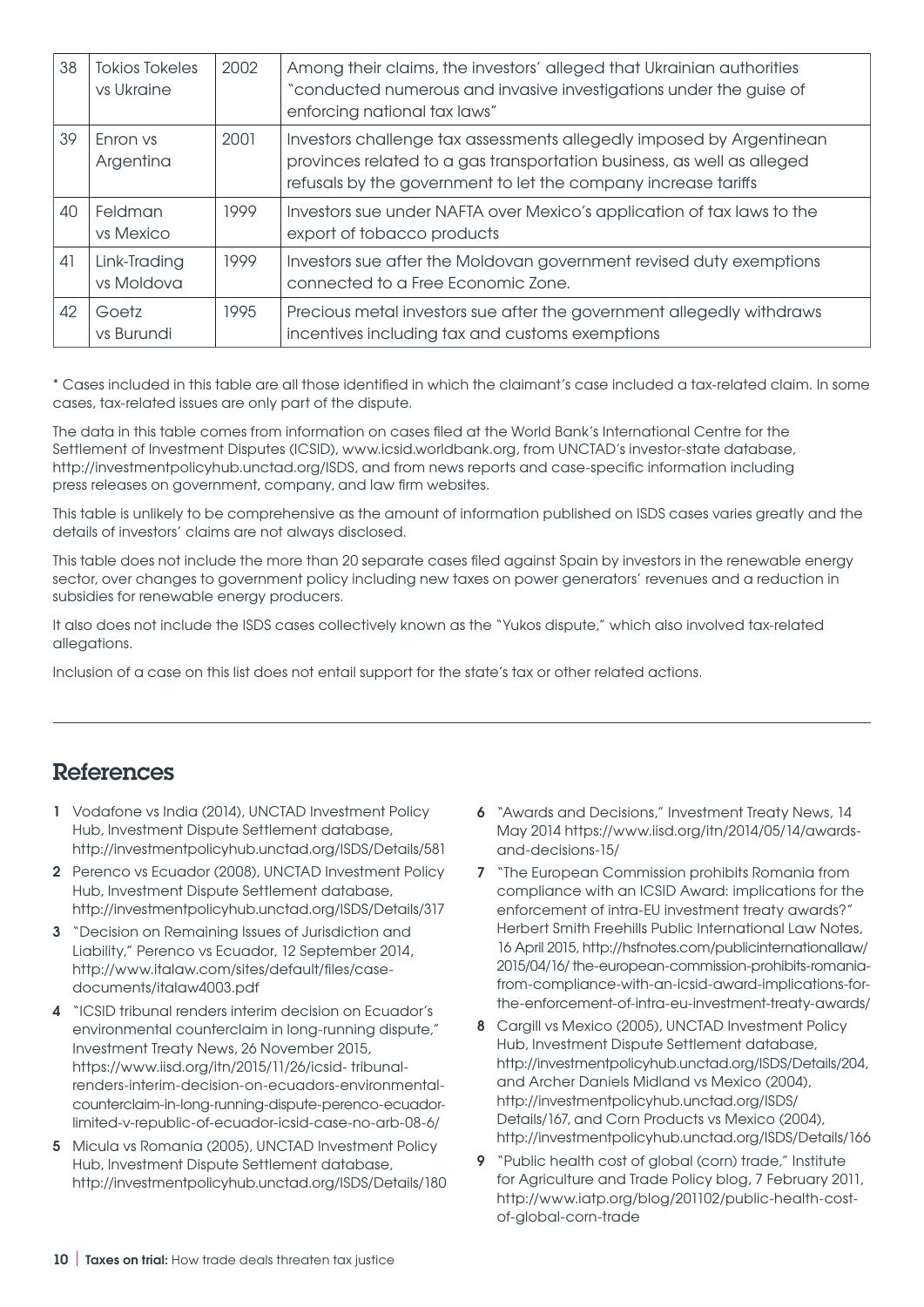- **10** "Statement by US Trade Representative Susan C. Schwab on Mexico's Repeal of Discriminatory Beverage Tax," Office of the United States Trade Representative, January 2007, [https://ustr.gov/about-us/policy-offices/](https://ustr.gov/about-us/policy-offices/press-office/press-releases/archives/2007/january/statement-us-trade-representative-susan-c) [press-office/press-releases/archives/2007/january/](https://ustr.gov/about-us/policy-offices/press-office/press-releases/archives/2007/january/statement-us-trade-representative-susan-c) [statement-us-trade-representative-susan-c](https://ustr.gov/about-us/policy-offices/press-office/press-releases/archives/2007/january/statement-us-trade-representative-susan-c)
- **11** Tullow vs Uganda, ICSID website, [https://icsid.worldbank.org/apps/icsidweb/cases/](https://icsid.worldbank.org/apps/icsidweb/cases/Pages/ casedetail.aspx?caseno=ARB/13/25&tab=PRO) [Pages/ casedetail.aspx?caseno=ARB/13/25&tab=PRO](https://icsid.worldbank.org/apps/icsidweb/cases/Pages/ casedetail.aspx?caseno=ARB/13/25&tab=PRO)
- **12** Anders Reimers Larsen, "Uganda Revenue Authority vs Tullow," ActionAid, 17 July 2014, [http://www.actionaid.](http://www.actionaid.org.br/en/uganda/2014/07/uganda-revenue-authority-vs-tullow
) [org.br/en/uganda/2014/07/uganda-revenue](http://www.actionaid.org.br/en/uganda/2014/07/uganda-revenue-authority-vs-tullow
)[authority-vs-tullow](http://www.actionaid.org.br/en/uganda/2014/07/uganda-revenue-authority-vs-tullow
)
- **13** "Tullow Oil to Settle Uganda Tax Dispute for \$250 Million," Bloomberg, 22 June 2015, [http://www.bloomberg.com/news/articles/2015-06-22/](http://www.bloomberg.com/news/articles/2015-06-22/tullow-oil-to-settle-uganda-tax-dispute-for-250-million
) [tullow-oil-to-settle-uganda-tax-dispute-for-250-million](http://www.bloomberg.com/news/articles/2015-06-22/tullow-oil-to-settle-uganda-tax-dispute-for-250-million
)
- **14** See, for example: Vattenfall vs Germany (2009), UNCTAD Investment Policy Hub, Investment Dispute Settlement database, [http://investmentpolicyhub.](http://investmentpolicyhub.unctad.org/ISDS/Details/329, and Phillip Morris vs Uruguay (2010), http://investmentpolicyhub.unctad.org/ISDS/Details/368
) [unctad.org/ISDS/Details/329, and Phillip Morris vs](http://investmentpolicyhub.unctad.org/ISDS/Details/329, and Phillip Morris vs Uruguay (2010), http://investmentpolicyhub.unctad.org/ISDS/Details/368
)  [Uruguay \(2010\), http://investmentpolicyhub.unctad.](http://investmentpolicyhub.unctad.org/ISDS/Details/329, and Phillip Morris vs Uruguay (2010), http://investmentpolicyhub.unctad.org/ISDS/Details/368
) [org/ISDS/Details/368](http://investmentpolicyhub.unctad.org/ISDS/Details/329, and Phillip Morris vs Uruguay (2010), http://investmentpolicyhub.unctad.org/ISDS/Details/368
)
- **15** Longyear vs Canada, UNCTAD Investment Policy Hub, Investment Dispute Settlement database http://investmentpolicyhub.unctad.org/ISDS/Details/570
- 16 "Ukraine faces trio of claims over gas reforms," Global Arbitration Review, 16 February 2015, [http://globalarbitrationreview.com/news/](http://globalarbitrationreview.com/news/article/33551/ukraine-faces-trio-claims-gas-reforms/) [article/33551/ukraine-faces-trio-claims-gas-reforms/](http://globalarbitrationreview.com/news/article/33551/ukraine-faces-trio-claims-gas-reforms/)
- **17** See annex: List of tax-related ISDS cases, which includes short summaries of the tax-related aspects of 40 cases filed by foreign investors since 1995. In addition to these cases, Spain has been sued in more than 20 separate cases filed by investors in the renewable energy sector, challenging reforms including new taxes and subsidy cuts.
- **18** "Give Us A Break: How big companies are getting tax free deals," ActionAid, 2013, [http://www.actionaid.](http://www.actionaid.org/publications/give-us-break-how-bigcompanies-are-getting-tax-free-deals
) [org/publications/give-us-break-how-bigcompanies](http://www.actionaid.org/publications/give-us-break-how-bigcompanies-are-getting-tax-free-deals
)[are-getting-tax-free-deals](http://www.actionaid.org/publications/give-us-break-how-bigcompanies-are-getting-tax-free-deals
)
- **19** "Healthy Revenues: How the extractives industry can support Universal Health Coverage in Sierra Leone," Health Poverty Action, June 2015, [http://www.healthpovertyaction.org/wp-content/](http://www.healthpovertyaction.org/wp-content/uploads/downloads/2015/06/Healthy-Revenues-extractives-industry-Sierra-Leone-report-June-2015.pdf
) [uploads/downloads/2015/06/Healthy-Revenues](http://www.healthpovertyaction.org/wp-content/uploads/downloads/2015/06/Healthy-Revenues-extractives-industry-Sierra-Leone-report-June-2015.pdf
)[extractives-industry-Sierra-Leone-report-June-2015.pdf](http://www.healthpovertyaction.org/wp-content/uploads/downloads/2015/06/Healthy-Revenues-extractives-industry-Sierra-Leone-report-June-2015.pdf
)
- **20** Matthew Hodgson, "Investment Treaty Arbitration: How much does it cost? How long does it take?" Allen & Overy, 18 February 2014, [http://www.allenovery.com/](http://www.allenovery.com/
publications/en-gb/Pages/ Investment-Treaty-Arbitration-
How-much-does-it-cost-How-long-does-it-take-.aspx) [publications/en-gb/Pages/Investment-Treaty-Arbitration-](http://www.allenovery.com/
publications/en-gb/Pages/ Investment-Treaty-Arbitration-
How-much-does-it-cost-How-long-does-it-take-.aspx)[How-much-does-it-cost-How-long-does-it-take-.aspx](http://www.allenovery.com/
publications/en-gb/Pages/ Investment-Treaty-Arbitration-
How-much-does-it-cost-How-long-does-it-take-.aspx)
- **21** Successful investors are more likely to recover costs (53%), than successful states (38%), according to research by law firm Allen & Overy. "Investment Treaty Arbitration: How much does it cost? How long does it take?"18 February 2014, [http://www.allenovery.com/](http://www.allenovery.com/
publications/en-gb/Pages/ Investment-Treaty-Arbitration-
How-much-does-it-cost-How-long-does-it-take-.aspx) [publications/en-gb/Pages/Investment-Treaty-Arbitration-](http://www.allenovery.com/
publications/en-gb/Pages/ Investment-Treaty-Arbitration-
How-much-does-it-cost-How-long-does-it-take-.aspx)[How-much-does-it-cost-How-long-does-it-take-.aspx](http://www.allenovery.com/
publications/en-gb/Pages/ Investment-Treaty-Arbitration-
How-much-does-it-cost-How-long-does-it-take-.aspx)
- **22** Adrian Rodriguez, "International Arbitration Claims against Domestic Tax Measures Deemed Expropriatory or Unfair and the Inequitable," IADB Occasional Paper, January 2006, [https://publications.iadb.org/bitstream/](https://publications.iadb.org/bitstream/handle/11319/2746/International%20Arbitration%20Claims%20against%20Domestic%20Tax%20Measures%20Deemed%20Expropriatory%20or%20Unfair%20and%20the%20Inequitable.pdf?sequence=1
) [handle/11319/2746/International%20Arbitration%20](https://publications.iadb.org/bitstream/handle/11319/2746/International%20Arbitration%20Claims%20against%20Domestic%20Tax%20Measures%20Deemed%20Expropriatory%20or%20Unfair%20and%20the%20Inequitable.pdf?sequence=1
) [Claims%20against%20Domestic%20Tax%20](https://publications.iadb.org/bitstream/handle/11319/2746/International%20Arbitration%20Claims%20against%20Domestic%20Tax%20Measures%20Deemed%20Expropriatory%20or%20Unfair%20and%20the%20Inequitable.pdf?sequence=1
) [Measures%20Deemed%20Expropriatory%20or%20](https://publications.iadb.org/bitstream/handle/11319/2746/International%20Arbitration%20Claims%20against%20Domestic%20Tax%20Measures%20Deemed%20Expropriatory%20or%20Unfair%20and%20the%20Inequitable.pdf?sequence=1
) [Unfair%20and%20the%20Inequitable.pdf?sequence=1](https://publications.iadb.org/bitstream/handle/11319/2746/International%20Arbitration%20Claims%20against%20Domestic%20Tax%20Measures%20Deemed%20Expropriatory%20or%20Unfair%20and%20the%20Inequitable.pdf?sequence=1
)
- **23** Matthew Davie, "Taxation-Based Investment Treaty Claims," Journal of International Dispute Settlement, 11 February 2015, [http://jids.oxfordjournals.org/](http://jids.oxfordjournals.org/content/6/1/202.abstract) [content/6/1/202.abstract](http://jids.oxfordjournals.org/content/6/1/202.abstract)
- **24** "About Vodafone India," Vodafone.in website, <http://www.vodafone.in/about-us/home>
- **25** "The Vodafone decision a synopsis," KPMG News Flash, KPMG in India, 20 January 2012 [https://www.kpmg.com/in/en/services/tax/flashnews/](https://www.kpmg.com/in/en/services/tax/flashnews/kpmg-flash-news-vodafone-international-holdings-bv.pdf) [kpmg-flash-news-vodafone-international-holdings-bv.pdf](https://www.kpmg.com/in/en/services/tax/flashnews/kpmg-flash-news-vodafone-international-holdings-bv.pdf)
- **26** A 2014 IMF policy paper notes: "The tax treatment of gains on indirect transfers of interests in assets is a controversial issue—and one of particular importance to many developing countries." It says: "The laws of many developing countries need strengthening if they are to tax gains on such indirect transfers." <http://www.imf.org/external/np/pp/eng/2014/050914.pdf>
- **27** "Govt to retrospectively tax Vodafone deal," Business Today, 16 March 2012, [http://www.businesstoday.in/](http://www.businesstoday.in/union-budget-2012-2013/budget-news/budget-2012-vodafone-deal-tax/story/23264.html) [union-budget-2012-2013/budget-news/budget-2012](http://www.businesstoday.in/union-budget-2012-2013/budget-news/budget-2012-vodafone-deal-tax/story/23264.html) [vodafone-deal-tax/story/23264.html](http://www.businesstoday.in/union-budget-2012-2013/budget-news/budget-2012-vodafone-deal-tax/story/23264.html)
- **28** Vodafone vs India (2014), UNCTAD Investment Policy Hub, Investment Dispute Settlement database, http://investmentpolicyhub.unctad.org/ISDS/Details/581
- **29** "Open to out-of-court settlement of legacy tax issues: Hasmukh Adhia," The Economic Times, 27 December 2015, [http://articles.economictimes.indiatimes.](http://articles.economictimes.indiatimes.com/2015-12-27/news/69334717_1_third-arbitrator-yves-fortier-tax-demand) [com/2015-12-27/news/69334717\\_1\\_third-arbitrator-yves](http://articles.economictimes.indiatimes.com/2015-12-27/news/69334717_1_third-arbitrator-yves-fortier-tax-demand)[fortier-tax-demand](http://articles.economictimes.indiatimes.com/2015-12-27/news/69334717_1_third-arbitrator-yves-fortier-tax-demand)
- **30** Remya Nair and Saurabh Kumar, "New Bilateral Investment Treaty Text Gets Approval," Livemint.com, 17 December 2015, [http://www.livemint.com/Politics/](http://www.livemint.com/Politics/Di6UHjBQPhJXnf8IMrcrDK/ New-bilateral-investment-treaty-text-gets-approval.html) [Di6UHjBQPhJXnf8IMrcrDK/ New-bilateral-investment](http://www.livemint.com/Politics/Di6UHjBQPhJXnf8IMrcrDK/ New-bilateral-investment-treaty-text-gets-approval.html)[treaty-text-gets-approval.html](http://www.livemint.com/Politics/Di6UHjBQPhJXnf8IMrcrDK/ New-bilateral-investment-treaty-text-gets-approval.html)
- **31** Tom Jones, "Canada NAFTA claimants no longer at loggerheads," Global Arbitration Review, 17 September 2015, [http://globalarbitrationreview.com/](http://globalarbitrationreview.com/news/article/34148/canada-nafta-claimants-no-longer- loggerheads/) [news/article/34148/canada-nafta-claimants-no](http://globalarbitrationreview.com/news/article/34148/canada-nafta-claimants-no-longer- loggerheads/)[longer- loggerheads/](http://globalarbitrationreview.com/news/article/34148/canada-nafta-claimants-no-longer- loggerheads/)
- **32** See: "Spain as a respondent state," UNCTAD Investment Policy Hub, Investment Dispute Settlement database, [http://investmentpolicyhub.unctad.org/](http://investmentpolicyhub.unctad.org/ISDS/CountryCases/197?partyRole=2) [ISDS/CountryCases/197?partyRole=2](http://investmentpolicyhub.unctad.org/ISDS/CountryCases/197?partyRole=2)
- **33** Sebastian Perry, "Emergency award enforced against Ukraine," 1 July 2015, [http://globalarbitrationreview.](http://globalarbitrationreview.com/news/article/33936/emergency-award-enforced-against-ukraine/) [com/news/article/33936/emergency-award](http://globalarbitrationreview.com/news/article/33936/emergency-award-enforced-against-ukraine/)[enforced-against-ukraine/](http://globalarbitrationreview.com/news/article/33936/emergency-award-enforced-against-ukraine/)
- **34** See annex: List of tax-related ISDS cases, eg. EnCana vs Ecuador, Occidental vs Ecuador